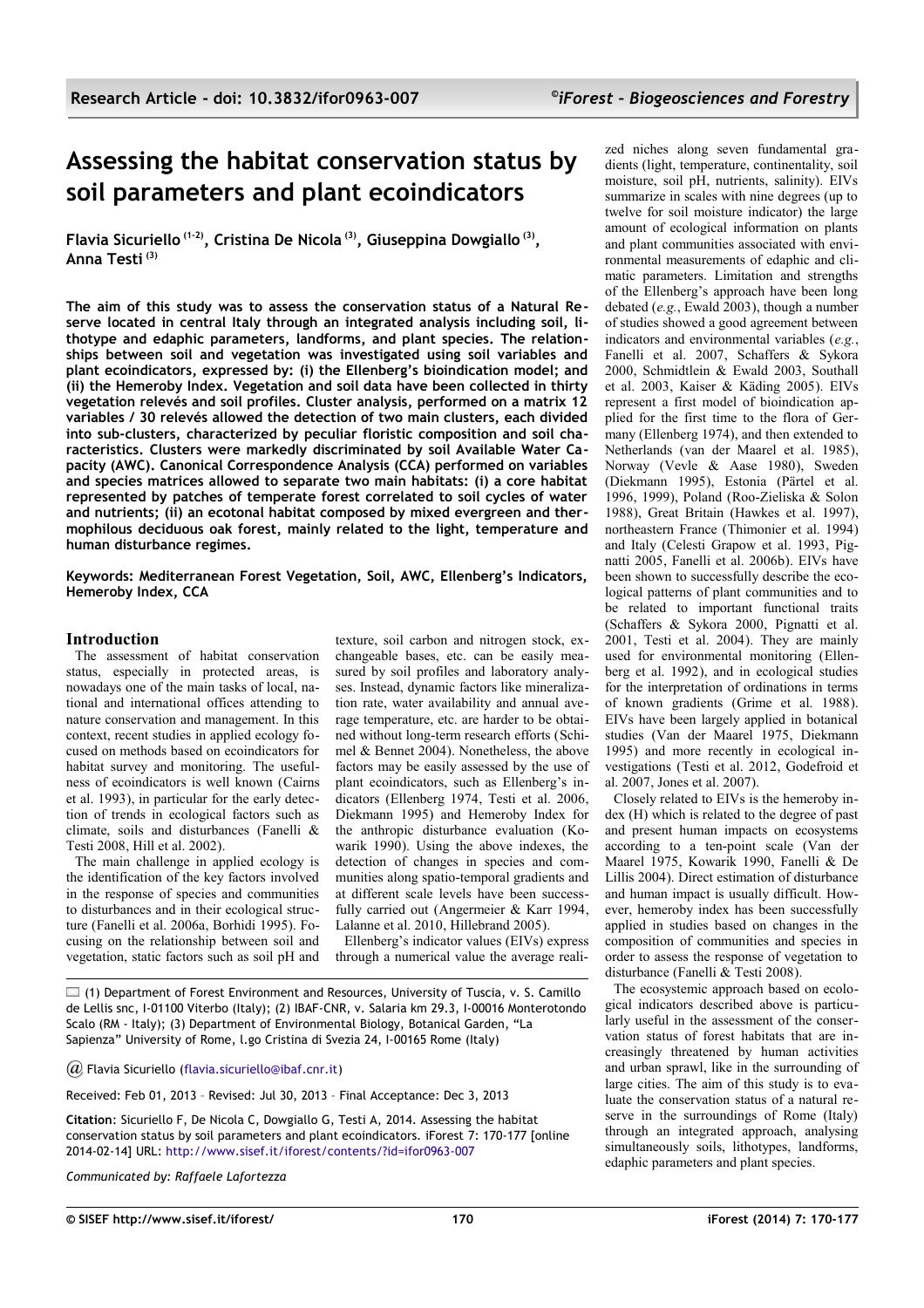

**Fig. 1** - The study area (Regional Reserve "Macchia di Gattaceca e Macchia del Barco").

# <span id="page-1-1"></span>**Materials and methods**

#### *Description of the study area*

The "Macchia di Gattaceca e Macchia del Barco" natural reserve, established in 1997, is located in the Province of Rome, between the Tiber Valley and the Lucretili Mountains (UTM N 42° 05', E 12° 50' - [Fig. 1\)](#page-1-1). The protected area covers about 1000 hectares of forested hills, with altitude ranging between 78 and 241 m a.s.l. The area was subjected to a long-term historical disturbance, due to heavy cutting and burning, as well as to grazing, which has been recently restricted to some edge zones only.

From the geological point of view, the area is mainly made up of Mesozoic limestone formations of the Tiber Ridge (Soratte Mt - Cornicolani Mts), referring to the *Umbro-Sabina* succession. Since Pliocene, marine ingression/regression led to the deposition of yellow sand, calcareous conglomerates, clayey sand and yellowish clay, until the final emergence of the whole area in the Pleistocene (Martinis 1992). Pleistocenic pyroclastic products from the *Sabatino* and *Laziale* volcanic districts were then deposited (Anonymous 1993). Limestones in the area show intense fracturing and karst phenomena with numerous sink-holes, including *Pozzo del Merro*, the deepest explored sink-hole in the world (-392 m a.s.l. - Gary et al. 2003). Geological heterogeneity in the area is one of the causes of its geomorphological diversity, dolines, ditches, plains, slopes make the environmental mosaic.

The most widespread vegetation is a deciduous mixed oak forest, dominated by *Quercus cerris* and *Quercus frainetto*, codominants in some sites. *Quercus robur* is present in the diches, while *Quercus pubescens* and *Quercus ilex* shrublands are present on sunny calcareous slopes (Dowgiallo & Vannicelli 1993, Testi et al. 2000).

Climate is moderately Mediterranean with about 2 months drought in summer (July and August); average yearly temperature is 15.2 °C and annual rainfall 813 mm, with two peaks in October-November and April [\(Fig.](#page-1-0) [2\)](#page-1-0). As for the pedoclimate (USDA 2010), temperature regime resulted to be Thermic. The soil moisture regime is Xeric for most of

<span id="page-1-0"></span>

the studied soils. Only soils on plio-pleistocenic sediments with the highest available water capacity have Udic moisture regime.

#### *Field data collecting and analysing*

Thirty sampling sites, each of  $100 \text{ m}^2$ , were chosen using randomized-systematic method (Gillet 2000, Podani 2007). Samplings were distributed over the whole study area within the following geomorphological units:

- Unit A: ridges (6 samplings),
- Unit B: mountain slopes (6 samplings),
- Unit C: plain surfaces (6 samplings), • Unit D: ditches, subdivided into D1 ditches bottom (4 samplings), D2-ditches
- gentle slopes (4 samplings) and D3-ditches steep slopes (4 samplings). In each site phytosociological relevés and

soil profiles were carried out simultaneously.

#### **Vegetation**

Phytosociological relevés were carried out using Braun-Blanquet method (Braun-Blanquet 1932, Westhoff & Van der Maarel 1978). All vascular plant species were determined in each site and their relative coverage recorded on a percentage basis. Nomenclature of species followed Pignatti (1982) revisited with MedCheckList (Greuter et al. 1984). Overall, a floristic matrix of 130 species x 30 relevés was obtained.

#### **Ecoindicators**

Ellenberg's Indicator Values (EIVs - Ellenberg 1974, Ellenberg et al. 1992) and Hemeroby Index (Kowarik 1990) were applied in this study. The full list of the indicators applied was as follows:  $(1)$  L: light;  $(2)$  T: temperature; (4) F: soil moisture; (5) R: soil reaction; (6) N: soil nitrogen; (7) hemeroby. Since salinity (S) is used only for saline soils and continentality (K) has a meaning only on a geographical scale, these two indicators were excluded from the analysis.

All the above indexes were weihted on species coverage.

## **Pedological analysis**

In each sampling site soil profiles were obtained and described following the guidelines for Soil Survey by Costantini (2007). Seventy seven samples were collected and analysed with standard methods (MIPAF 2000) for: (i) texture; (ii) pH in a 1:2.5 soil/ water suspension; (iii) total carbonates; (iv) organic carbon and organic matter; (v): exchangeable acidity; (vi): exchangeable bases; (vii): cation exchange capacity; (viii) total nitrogen; (v) available phosphorus. Moreover, three additional parameters were calculated: available water capacity (AWC), base saturation and carbon/nitrogen ratio (C/N). Available water capacity (AWC, mm  $H<sub>2</sub>O$ cm<sup>-1</sup> soil depth) was estimated by the Salter & Williams (1969) equation based on textural composition and percentage of organic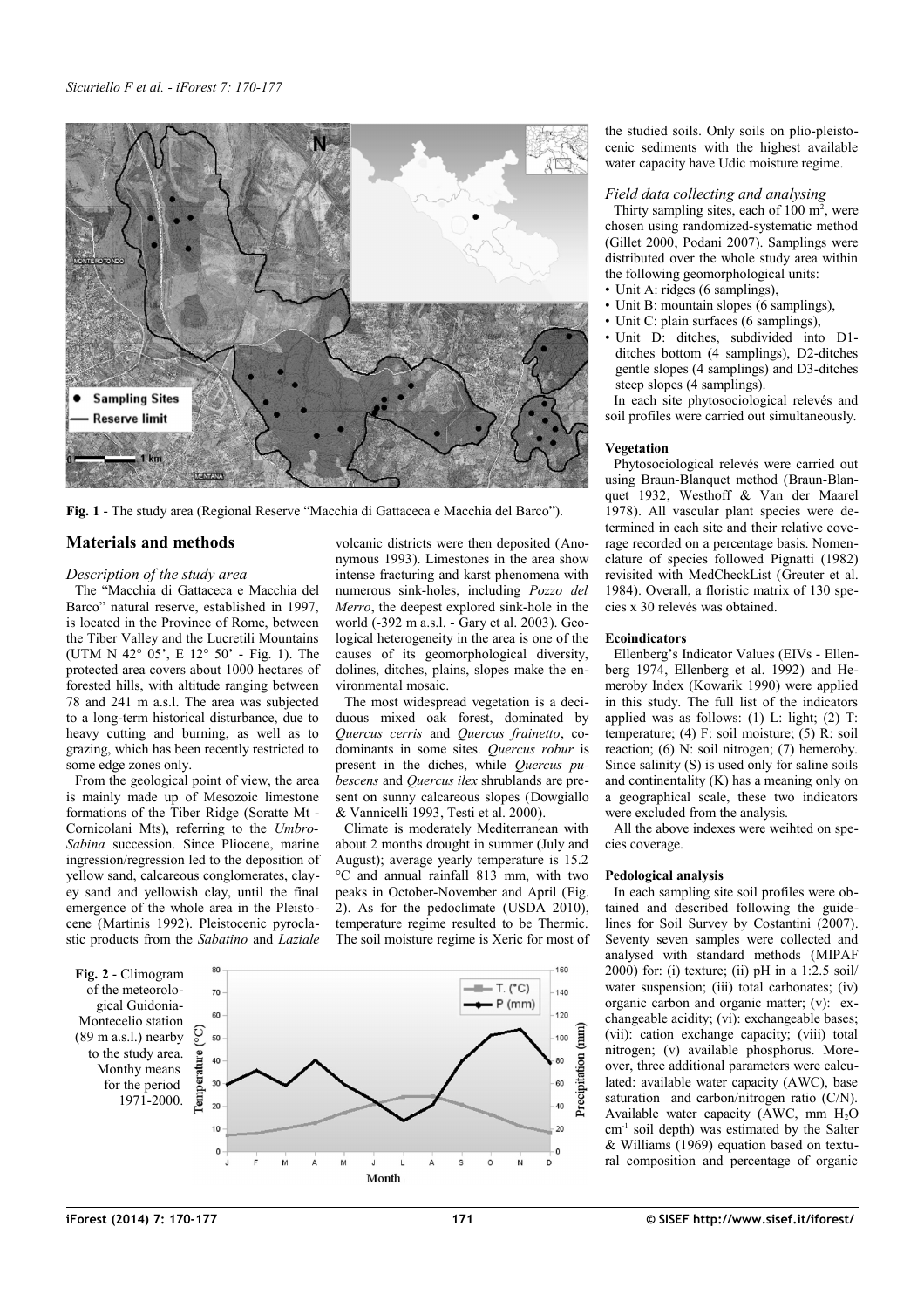matter (eqn. 1):

$$
AWC = 1.475 - 0.010 \cdot CS
$$
  
+0.011 \cdot S + 0.138 \cdot OC

where *CS* is the percentage of the coarse sand, *S* is the percetage of silt and *CO* is the percentage of organic carbon in the sample.

Although all soil horizons were sampled and analysed separately, statistical analysis was applied on weighted averages, calculated by multiplying the value of each parameter by the horizon thickness, summing these values and dividing them by the total depth of the profile (Daniels et al. 2004, Feng et al. 2009, Benbi & Brar 2009).

Soils were classified to the subgroup level according to the Soil Taxonomy (USDA 2010).

#### *Statistical treatment*

For each one of the 30 sites studied, values were obtained for 12 variables: 6 ecoindicators and 6 soil parameters (Tab. S1 in [Ap](#page-7-0)[pendix 1\)](#page-7-0). All variables were normalized and standardized (since having different scales and units) by subtracting the variable mean and dividing by their standard deviation (Podani 2007).

The following multivariate statistical analyses were applied on standardized variables: (i) cluster analysis (CA) on the variables/ relevés matrix (12x30); (ii) Canonical Correspondence Analysis (CCA) on the whole data set (variables/relevés 12x30 and species/relevés 130x30 matrices).

All statistical analyses were performed by the software R (R Development Core Team 2012) using the package "vegan" for community ecology (Oksanen et al. 2012), "cluster" for cluster analysis (Maechler 2012) and "ecodist" for distance calculation (Goslee & Urban 2007).

To recognize the main gradients in the dataset, normalized variable scores were calculated from their weights on CCA axes. To test the significance of species/environmental factors correlation, two-ways ANOVA with permutation was performed on the CCA model, variables and axes (Legendre & Legendre 1998). Using the R package "anova.cca" the number of permutations is controlled by targeted "critical" *P* value and accepted Type II or rejection error (β); permutations were performed until the *P* value obtained differs from the targeted  $\alpha$  at risk level given by β.

Analysis of variance (one-way ANOVA) was performed on clusters obtained by CA to test for possible differences in soil parameters and ecoindicator means.

## **Results**

*Cluster Analysis*

Results of the cluster analysis carried out



<span id="page-2-1"></span>**Fig. 3** - Dendrogram of the relevés from the cluster analysis carried out on the matrix of 12 variables (6 ecoindicators and 6 soil parameters) x 30 sites. Two main clusters are outlined, each one further distinguished into sub-clusters.

on the variables/relevés matrix revealed the existence of two main groups of relevés [\(Fig.](#page-2-1) [3\)](#page-2-1), each one divided into sub-clusters, distinguished by floristic (Table S2 in [Appendix](#page-7-0) [1\)](#page-7-0), ecological (Ellenberg's indicators) and edaphic characteristics. Overall, 5 clusters were identified (I°a, I°b; II°a, II°b, II°c - see [Tab. 1\)](#page-2-0). Vegetation, soil types, bedrocks and geomorphological units of the sampled areas are summarized in [Tab. 2.](#page-3-0) Following is a brief description of the two main clusters and the five subclusters identified.

**I° cluster:** Thermophilous submediterranean /mediterranean woodlands and shrublands with *Quercus cerris* along with *Quercus ilex* and *Quercus pubescens* (locally dominant) on calcareous rocks, lithic soils. Geomorphological units are ridges (A) and mountain tops (B).

- *I°a sub-cluster:* sclerophyllous shrublands dominated by *Quercus ilex*, with *Viburnum tinus* on the ridges.
- *I°b sub-cluster:* open woodlands and shrublands of *Quercus pubescens* and

*Quercus ilex* along with Mediterranean species (such as *Pistacia terebinthus*, *Phyllirea latifolia* and *Cercis siliquastrum*) on moderately to strongly steep slopes.

**II° cluster**: Mesophilous and hygrophilous woodlands dominated by *Quercus cerris* and *Quercus frainetto* with the occurrence of *Quercus robur* on deep and very deep soils on plio-pleistocenic marine sediments (slopes of ditches and gorges), tuffs (gentle slopes) and calcareous rocks (depressions and gentle slopes). This vegetation type is the most common in the study area. Geomorphological units are plain surfaces (C) and ditches (D).

- *II°a sub-cluster*: mesophilous woodlands with *Quercus robur* on tuffs.
- *II°b sub-cluster*: hygrophilous woodlands with *Quercus robur*, *Acer obtusatum*, *Ulmus minor*, *Sambucus nigra* and *Corylus avellana* on marine sediments and calcareous bedrocks and soils with the highest AWC values [\(Tab. 1\)](#page-2-0).
- *II°c sub-cluster*: more open woodlands

<span id="page-2-0"></span>**Tab. 1** - Mean values  $(\pm \text{ standard deviations})$  of soil parameters and ecoindicators in the 5 groups identified by cluster analysis.

| <b>Parameters</b> | $I^{\circ}a$     | $I^{\circ}$    | $\Pi^{\circ}a$   | $\Pi^{\circ}$  | $\Pi^{\circ}$ c |
|-------------------|------------------|----------------|------------------|----------------|-----------------|
| pH                | $7.8 \pm 0.5$    | $7.2 \pm 0.5$  | $6.4 \pm 0.7$    | $7.6 \pm 0.8$  | $6.8 \pm 1$     |
| $CaCO3(\%)$       | $0.3 \pm 0.5$    | $1.4 \pm 4$    | $0.1 \pm 0.1$    | $3.4 \pm 4.4$  | $0.1 \pm 0.2$   |
| Org $(\% )$       | $2.8 \pm 0.4$    | $4.3 \pm 1.3$  | $2.5 \pm 0.8$    | $3.3 \pm 0.1$  | $1.4 \pm 0.5$   |
| N(%               | $0.2 \pm 0$      | $0.5 \pm 0.2$  | $0.3 \pm 0.1$    | $0.3 \pm 0$    | $0.2 \pm 0.1$   |
| C/N               | $11.5 \pm 2.1$   | $8.9 \pm 1.4$  | $8.9 \pm 1.5$    | $10.3 \pm 0.8$ | $8.6 \pm 1.7$   |
| AWC (mm)          | $\pm 6.9$<br>137 | $98 \pm 14$    | $\pm$ 5.1<br>219 | $240 \pm 6.3$  | $195 \pm 9.7$   |
| H                 | $2.7 \pm 0.4$    | $2.6 \pm 0.6$  | $2.5 \pm 0.4$    | $2.3 \pm 0.1$  | $2.3 \pm 0.2$   |
| L                 | $3.7 \pm 0.5$    | $4.3 \pm 1$    | $3.4 \pm 0.3$    | $3.5 \pm 0.4$  | $3.3 \pm 0.1$   |
| T                 | $\pm 0.6$<br>7   | $\pm 0.6$<br>7 | $6.4 \pm 0.3$    | $6.6 \pm 0.3$  | $6.4 \pm 0.3$   |
| F                 | $5.3 \pm 0.6$    | $5.3 \pm 0.7$  | $5.9 \pm 0.2$    | $5.8 \pm 0.4$  | $5.9 \pm 0.2$   |
| R                 | $7.2 \pm 0.3$    | $7.4 \pm 0.1$  | $7.3 \pm 0.2$    | $7.4 \pm 0$    | $7.4 \pm 0.1$   |
| N                 | $\pm$ 1.2<br>5.  | $5.4 \pm 0.8$  | $6.1 \pm 0.4$    | $5.9 \pm 0.4$  | $6.2 \pm 0.3$   |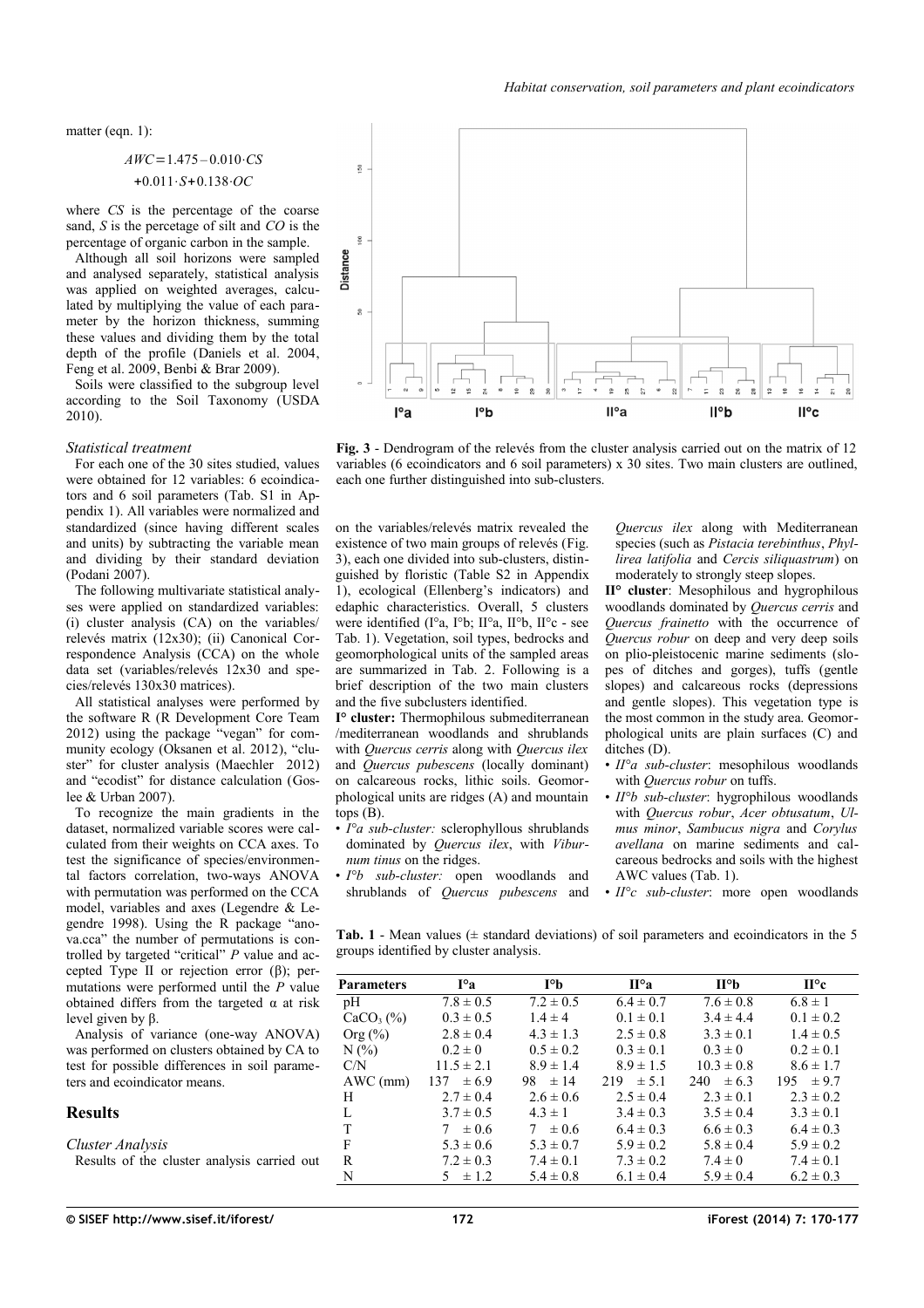| <b>Subcluster Bedrocks</b> |               | <b>Land Forms</b>       | Dominat soil types                                                        | <b>Dominat tree species</b> |
|----------------------------|---------------|-------------------------|---------------------------------------------------------------------------|-----------------------------|
| $I^{\circ}a$               | Calcareous    | A-ridge                 | <b>TYPIC HAPLOXEREPTS:</b>                                                | Ouercus ilex                |
|                            | rocks         |                         | fine, thermic, superactive. Shallow soils, with low water availability    | Quercus pubescens           |
|                            |               |                         | $(< 140$ mm). Clay. Neutral to weakly alkaline slightly calcareous.       | Quercus cerris              |
|                            |               |                         | Very high E.C.C. (40-50 cmol/kg) and very high Base Saturation            |                             |
|                            |               |                         | $(80-90\%)$                                                               |                             |
| $I^{\circ}b$               | Calcareous    | B-mountain              | LITHIC HAPLOXEROLLS:                                                      | Ouercus ilex                |
|                            | rocks         | slope                   | fine, thermic, superactive. Shallow soils, stony, with rather low         | Quercus pubescens           |
|                            |               |                         | water availability $(< 110$ mm). Clay loam-clay. Weakly alkaline.         | Quercus cerris              |
|                            |               |                         | Slightly calcareous or acalcareous. Very high E.C.C. (50-70)              |                             |
|                            |               |                         | cmol/kg) and very high Base Saturation (>90%).                            |                             |
| $II^{\circ}a$              | Tuffs         | D <sub>2</sub> -ditches | TYPIC HAPLOXEREPTS, MOLLIC/TYPIC HAPLOXERALFS:                            | Quercus cerris              |
|                            |               | gentle slopes           | fine, thermic, active. Shallow to moderately deep soils, with             | Quercus frainetto           |
|                            |               | C-plain surfaces        | moderate to high water availability (210 to 220 mm). Weakly acid.         |                             |
|                            |               |                         | Silty clay to clay. High E.C.C. and high Base Saturation (60-75%).        |                             |
| $II^{\circ}b$              | Plio-pleisto- | D <sub>2</sub> -ditches | <b>ENTIC HAPLUDOLLS:</b>                                                  | Quercus cerris              |
|                            | cenic marine  | gentle slopes           | fine silty, thermic, superactive. Very deep soils, with very high         | Quercus frainetto           |
|                            | sediments     | D1-ditches              | water availability (230-250 mm) and udic moisture regime. Silt            | Quercus robur               |
|                            | and calca-    | bottom                  | loam. Moderately alkaline, weakly to moderately calcareous                |                             |
|                            | reous rocks   |                         | $(2-14\%$ CaCO3). Very high E.C.C. $(60-70 \text{ cm})$ kg) and very high |                             |
|                            |               |                         | Base Saturation (100%).                                                   |                             |
| $II^{\circ}c$              | Calcareous    | D1-ditches              | ULTIC HAPLOXERALFS and TYPIC EUTRUDEPT:                                   | Quercus cerris              |
|                            | rocks         | bottom                  | fine, thermic, active. Deep soils with very high water availability       | Quercus frainetto           |
|                            |               | $C$ -plain              | $(200 \text{ mm})$ . Silty clay - clay. Moderately to weakly acid. High   | Quercus robur               |
|                            |               | surfaces                | E.C.C.(40 to >50 cmol/kg), high Base Saturation (60-70%).                 |                             |

<span id="page-3-0"></span>**Tab. 2** - Integrated table of geomorphological units, bedrocks, soil types and vegetation following sub-clusters.

characterized by large cover of *Prunus spinosa* and exclusive occurrence of ruderal and edge species, such as *Onopordum illyricum*, *Bellis perennis*, *Dactylis glomerata*, *Holcus lanatus* on calcareous rocks.

## *Analysis of variance*

Significant differences among the five subclusters identified were detected for the variable AWC after one-way ANOVA (df=4; SS=92959.3; F=252.2, P<0.0001). To test

the significance of differences among subclusters' means, Fisher LSD test was carried out (P<0.05). Results showed that subcluster I°a and I°b had means significantly lower than the mean of the other three subclusters (II°a, II°b, II°c). Sub-cluster I°b showed that means for ecoindicator L (DF=4, SS=4.44; F=3.39, P<0.024), organic carbon (DF=4, SS=31.49; F=11.14, P<0.0001) and nitrogen (DF=4, SS=0.42; F=5.29, P<0.003) were significantly higher

<span id="page-3-1"></span>**Tab. 3** - CCA Outputs. (1) Partitioning of mean squared contingency coefficient; (2) Eigenvalues and their contribution to the mean squared contingency coefficient (first three axes); (3) Biplot scores for constrained variables. (\*):  $p<0.05$ ; (\*\*)  $p<0.01$ ; (\*\*\*):  $p<0.001$ .

| Output 1              | Inertia    | <b>Proportion</b> | Rank      |
|-----------------------|------------|-------------------|-----------|
| Total                 | 3.768      |                   |           |
| Constrained           | 2.505      | 0.665             | 13        |
| Unconstrained         | 1.263      | 0.335             | 17        |
| Output 2              | CCA1       | CCA <sub>2</sub>  | CCA3      |
| Eigenvalue            | 0.655      | 0.415             | 0.295     |
| Proportion Explained  | 0.174      | 0.11              | 0.078     |
| Cumulative Proportion | 0.174      | 0.284             | 0.362     |
| Output 3              | CCA1       | CCA <sub>2</sub>  | CCA3      |
| pH                    | $-0.089$   | 0.106             | $-0.362$  |
| CaCO <sub>3</sub> %   | 0.003      | 0.132             | $-0.335$  |
| Org C%                | $-0.199$   | $0.626**$         | $-0.131$  |
| $N\%$                 | $-0.088$   | $0.762*$          | $-0.05$   |
| C/N                   | $-0.415*$  | $-0.234$          | $-0.052$  |
| $AWC$ (mm)            | 0.289      | $-0.457**$        | 0.074     |
| Н                     | $-0.409*$  | 0.348             | $-0.27$   |
| L                     | $-0.184$   | $0.912**$         | $-0.156$  |
| T                     | $-0.641**$ | 0.635             | 0.03      |
| F                     | $0.522*$   | $-0.756**$        | 0.04      |
| R                     | 0.181      | 0.181             | $-0.802*$ |
| N                     | $0.733**$  | $-0.519$          | 0.041     |

than the means of sub-clusters II°a, II°b, II°c. Furthermore, sub-cluster I°a showed a N-indicator mean significantly lower (DF= 4, SS=4.98; F=3.38, P<0.024) than the mean of sub-clusters II°a, II°b and II°c.

## *CCA*

Results of the CCA analysis on the matrix of 30 relevés, 130 species and 12 variables confirmed the differences between the two main clusters previously identified [\(Tab. 3,](#page-3-1) [Fig. 4a](#page-4-0) and [Fig. 4b](#page-4-0)) . The first CCA axis accounted for 66% of the total variance and was highly correlated  $(P<0.01)$  with the ecoindicators for N ( $r = 0.73$ ) and T ( $r = -0.64$ ); it was also correlated  $(P<0.05)$  with F  $(r = 0.52)$  and H  $(r = -0.41)$  indicators, as well as with the ratio C/N  $(r = -0.42)$ .

The second CCA axis accounted for 42% of the total variance and showed a highly significant  $(P<0.01)$  correlation with L  $(r = 0.91)$  and F  $(r = -0.76)$  ecoindicators; it was also correlated  $(p<0.01)$  with organic carbon  $(r = 0.63)$  and with measured nitrogen (*r* =0.76). The third axis accounted for 29% of the variance in the dataset and showed a significant correlation  $(p<0.05)$ with the R indicator  $(r = -0.80)$ .

A small group of species exclusive of cluster I° was projected onto two branches of CCA plane [\(Fig. 4\)](#page-4-0): on the bottom left of the scattergram, species with large abundance or exclusive presence in the sub-cluster I°a (like *Quercus ilex*, *Viburnum tinus*, *Aegilops geniculata, Lotus ornithopodioides* and *Polypodium cambricum*) are displayed; on the right top of the same plot, species largely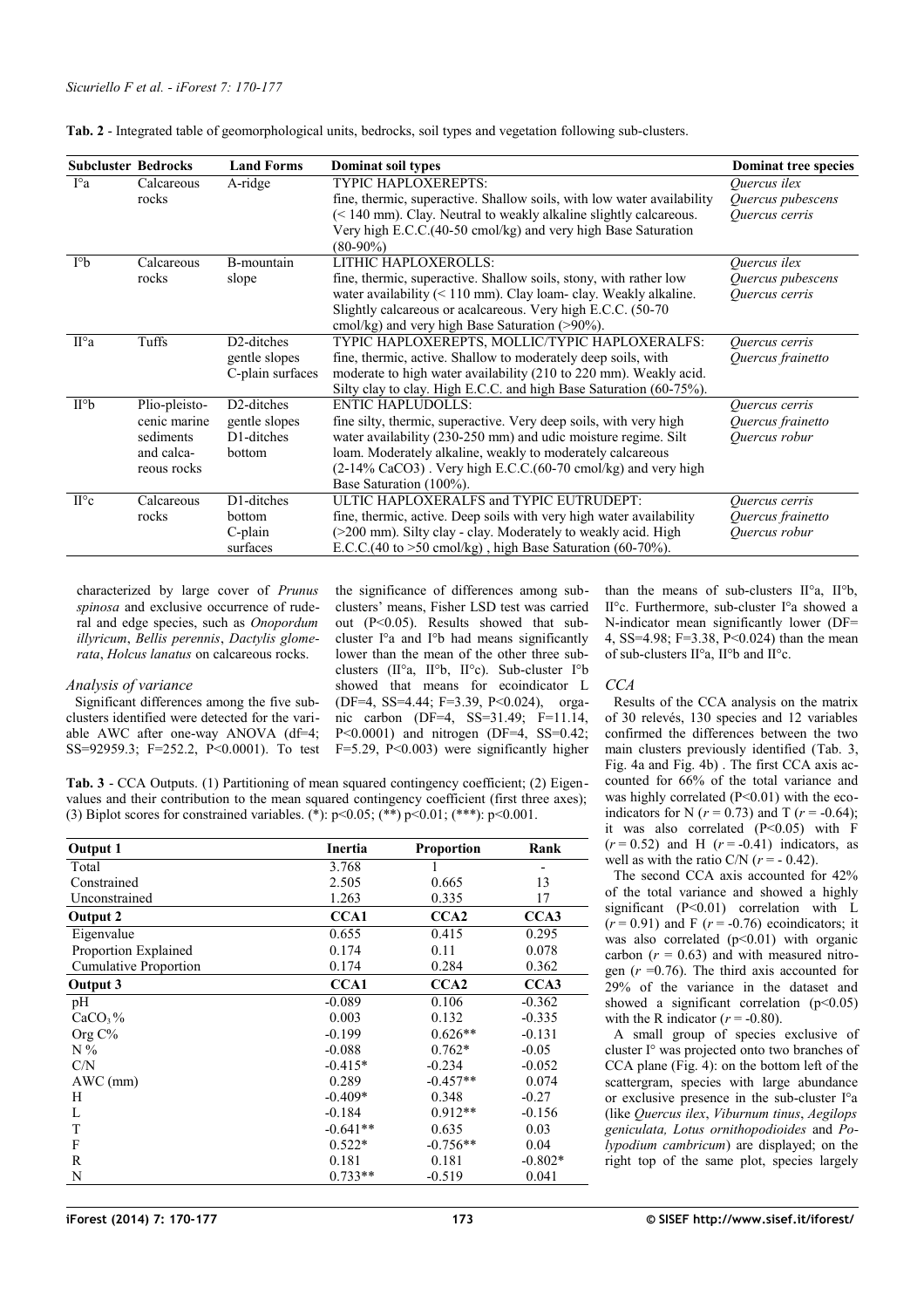



<span id="page-4-0"></span>**Fig. 4** - CCA triplot according to axes 1 and 2: species, relevés and variables of thermophilous Mediterranean woodlands (cluster I°) are projected into two branches on the bottom left (sub-cluster I°a) and on the top left (sub-cluster I°b). Most representing species are indicated with labels (see Tab. S2 in [Appendix 1](#page-7-0) for species abbreviations) and most correlated soil parameters are displayed.

abundant in the sub-cluster I°b may be found, such as *Acer monspessulanum, Cercis siliquastrum, Quercus pubescens, Smilax aspera, Arum italicum*.

In the central sector of CCA [\(Fig. 5\)](#page-4-1), the cloud of species projected in the direction of AWC, F and N indicators belongs to the II° cluster and corresponds to meso-hygrophilous woodlands dominated by *Quercus cerris* with the exclusive occurrence of *Quercus frainetto* and *Quercus robur*. All the species belonging to cluster II° (like *Sambucus nigra, Corylus avellana, Acer obtusatum, Cornus, sanguinea, Symphytum officinale, Ra-* *nunculus lanuginosus* and *Stachis sylvatica*) exhibit a low requirement for T and high for N and F indicators [\(Tab. 1\)](#page-2-0).

All the species of the two branches of cluster I° exhibit a high requirement for T (range 7-9) and low for N (range 2-6) and F indicators.

The two main forest types respectively represented by thermophilous (cluster I°) and meso-hygrophilous (cluster II°) communities were clearly separated along CCA axis 1, while the two sub-clusters of cluster I° were separated along CCA axis 2.



<span id="page-4-1"></span>**Fig. 5** - CCA triplot according to axes 1 and 2: species, relevés and variables of meso-hygrophilous woodlands (cluster II°) are projected in the centre of axes plane. Most representing species are indicated by labels (see Tab. S1 in [Appendix 1](#page-7-0) for species abbreviations) and most correlated variables are displayed.

#### **Discussion**

The results from the canonical correspondence analysis carried out may be easily interpreted based on the ecoindicator values used in this study. Species of the meso-hygrophilous woodlands (cluster II°) were distributed along the gradients of water and nutrients, as revealed by their F and N indicator values, as well as by the measured soil AWC parameter. In fact, water and nutrients represent the key factors responsible for survival of forest patches dominated by *Quercus frainetto* and *Quercus robur* on deep soils with the highest water availability (Göransson et al. 2006). In the investigated area the above communities occur on plain surfaces, as well as on the steep slopes of the ditches, on plio-pleistocenic marine sediments and on tuffs [\(Tab. 2\)](#page-3-0).

Shrublands and open woodlands of *Quercus pubescens* and *Quercus cerris* (subcluster I°b) were distributed along the maximum variation of the T, L and H indicators [\(Fig. 4\)](#page-4-0). T and H indicators were significantly correlated with CCA axis 1, while L indicator with CCA axis 2 [\(Tab. 3\)](#page-3-1). Soils in the above communities are lithic and shallow, with low AWC values [\(Tab. 2\)](#page-3-0). The above evidence indicate that light, temperature and disturbance are the key factors shaping these communities, mostly occurring on calcareous bedrocks.

As clearly revealed by the CCA triplot in [Fig. 4,](#page-4-0) a small group of species dominated by *Quercus ilex* and *Viburnum tinus* are related with the highest C/N ratio values in the dataset. The above result can partly be explained by the slower decomposition rate of the sclerophyllous leaves leading to a consistent accumulation of organic carbon in these communities (Giordano 2002, Xamena et al. 1991).

Through the correlation of CCA axes with species and variables [\(Fig. 4,](#page-4-0) [Fig. 5,](#page-4-1) [Tab. 3\)](#page-3-1) it was possible to identify two different types of habitats, corresponding to the clusters I° and II°:

- 1. a core habitat (cluster II°) represented by patches of temperate forest with higher diversity in species as well as in landforms and lithotypes, supported by high water and nutrients availability (Perakis & Hedin 2001);
- 2. an ecotonal habitat (cluster I°) characterized by mixed evergreen and thermophilous deciduous oak forest depending on light, temperature and human disturbance, on soils with the lowest AWC values [\(Tab.](#page-2-0) [1\)](#page-2-0).

The above habitats were distributed along three multi-composite gradients identified by CCA: (i) soil moisture and nutrients (F, N indicators, AWC); (ii) light and temperature (L, T indicators); and (iii) disturbance (H indicator). Soil AWC was the main factor summarizing the complexity of the vegetation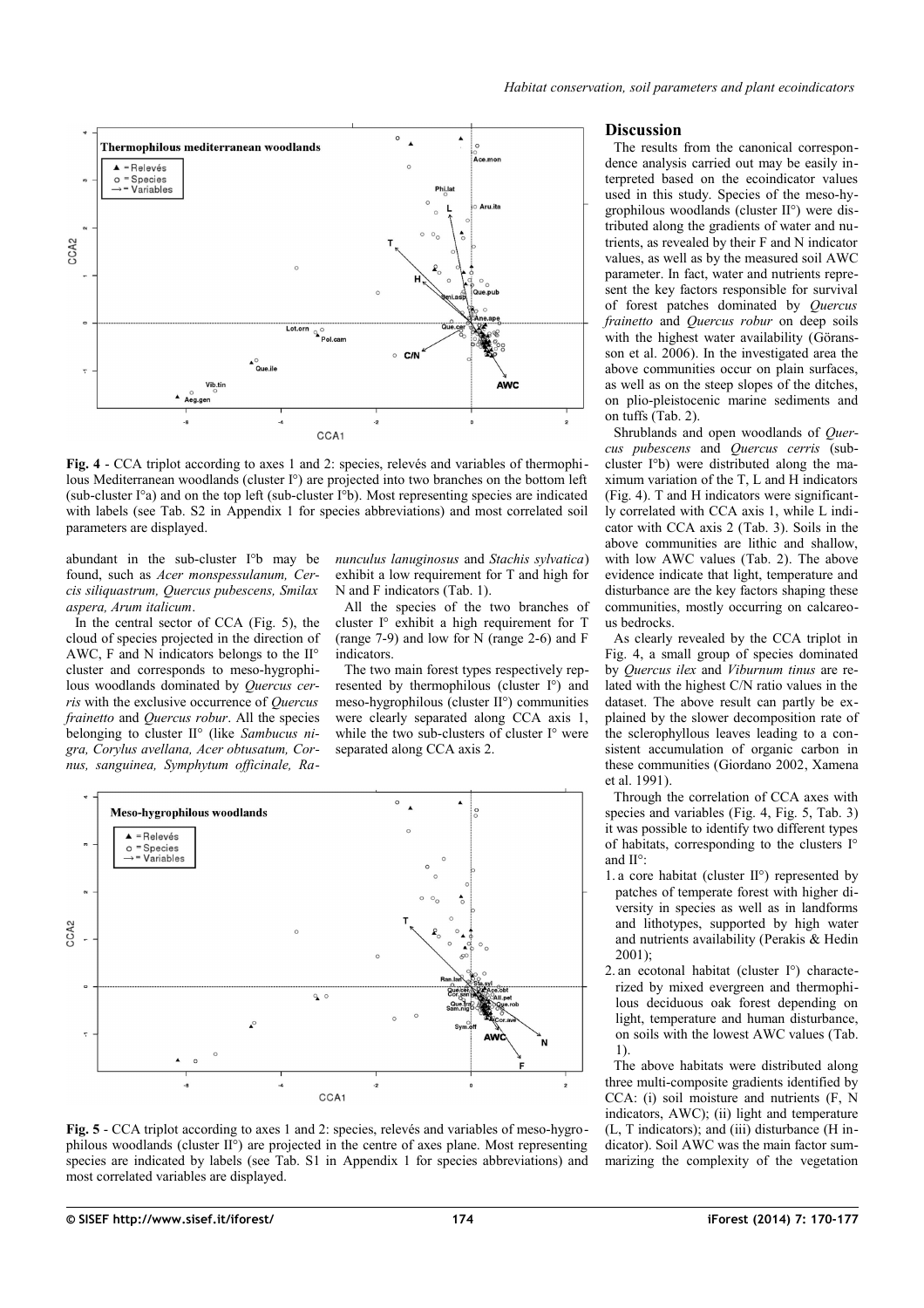gradients investigated, as well as the species and communities distribution in the two habitats. Indeed, large differences in soil AWC were detected among species assemblages characterized by high environmental heterogeneity of landforms, substrates and soils (Testi et al. 2004, Oswalt et al. 2006, Murata et al. 2009). AWC also showed marked differences among community structures [\(Tab.](#page-2-0) [1\)](#page-2-0): from more mature and complex communities with closed canopy of the core habitat (cluster II°) to younger ones with tendency towards open woodlands of the ecotonal habitat (cluster I°).

Among the soil parameters measured in this study, AWC was the most efficient for the description of vegetation changes, being an aggregate set of more than one variable, such as organic matter, sand, silt and soil depth, and therefore summarizing soil characteristics at the community scale (Wilson et al. 2001). Among EIVs, light (L) and nutrients (N) were the main factors responsible for structuring communities and determining species assemblage: higher N values were associated to more mature and complex meso-hygrophilous communities, while higher L values were linked to younger thermophilous woodlands.

In the Mediterranean environments anthropic disturbance affects mainly the meso-hygrophilous vegetation in respect to the more resilient thermo-xerophilous communities (Lucchese & Pignatti 1990, Hill et al. 2002). For this reason, the persistence of the mesohygrophilous vegetation of the core habitat within an area historically affected by human activities is particularly valuable. The conservation of these patches of humid vegetation was favored not only by the peculiar geomorphology of some sites (ditches) in the Reserve, but also by water and nutrients availability [\(Fig. 5\)](#page-4-1). For the above reasons, conservation activities aimed at preservation of the core habitat should be adopted, including the realization of ecological corridors connecting the different patches of habitat (Diamond 1972, Newmark 1987, Testi et al. 1996), and the conservation of soil nutrients and water regime to prevent soil fertility losses and erosion (Godefroid et al. 2007).

Our study highlights the importance of protecting the more vulnerable core habitat, keeping a light and controlled sheep grazing only on the edges of the thermophilous woodlands which are historically adapted to disturbance (Naveh 1987). The protection must be on a local scale, where the key ecological factors emerged from the multiple set of indicators and parameters (Niemela et al. 1996, Keddy 2005, Chávez & Macdonald 2010).

## **Conclusion**

Multi-dimensional data analysis may help

in the identification of key factors underlying the ecosystem complexity (Lalanne et al. 2010). In this study, the combined use of soil parameters and plant ecoindicators allowed to detect differences and similarities among the investigated communities at a fine scale.

Our results showed the ability of light (L) and soil nutrients (N) indicators and of soil measured parameter AWC to detect differences in ecological requirements of species and communities (Testi et al. 2004, 2009). AWC resulted a good synthetic soil parameter able to detect this diversity of gradients, species and communities, confirming the results of previous researches in the Mediterranean environments (Testi et al. 2004, Piccolo et al. 1996).

# **References**

- Angermeier PL, Karr JR (1994). Biological integrity versus biological diversity as policy directives: protecting biotic resources. BioScience 44: 690-697. - doi: [10.2307/1312512](http://dx.doi.org/10.2307/1312512)
- Anonymous (1993). Guide geologiche nazionali: Lazio. Società Geologica Italiana, Roma, Italy, pp. 368. [in Italian]
- Benbi DK, Brar JS (2009). A 25-year record of carbon sequestration and soil properties in intensive agriculture. Agronomy for Sustainable Development 29 (2): 257-265. - doi: [10.1051/](http://dx.doi.org/10.1051/agro:2008070) [agro:2008070](http://dx.doi.org/10.1051/agro:2008070)
- Borhidi A (1995). Social behaviour types, the naturalness and relative ecological indicator values of the higher plants in the Hungarian flora. Acta Botanica Hungarica 39: 97-181.
- Braun-Blanquet J (1932). Plant sociology. Mc-Graw-Hill, New York, USA, pp. 439.
- Cairns J, McCormick PV, Niederlehner BR (1993). A proposed framework for developing indicators of ecosystem health. Hydrobiologia 236: 1-44. - doi: [10.1007/BF00006084](http://dx.doi.org/10.1007/BF00006084)
- Celesti Grapow L, Pignatti E, Pignatti S (1993). Ellenbergs Zeigerwerte zur ökologischen Bewertung der archäologischen Zonen in Rom. Phytocoenologia 23: 291-299.
- Chávez V, Macdonald S (2010). The influence of canopy patch mosaics on understory plant community composition in boreal mixedwood forest. Forest Ecology and Management 259 (6): 1067- 1075. - doi: [10.1016/j.foreco.2009.12.013](http://dx.doi.org/10.1016/j.foreco.2009.12.013)
- Costantini EAC (2007). Linee guida dei metodi di rilevamento e informatizzazione dei dati pedologici. CRA-ABP, Firenze, Italy, pp. 282. [in Italian]
- Daniels WL, Haering KC, Galbraith JM (2004). Mine soil morphology and properties in pre- and post-SMCRA coal mined landscapes in Southwest Virginia. In: Proceedings of the "National Meeting of the American Society of Mining and Reclamation". Lexington (KY, USA) 18-24 April 2004. ASMR, Lexington, KY, USA, pp. 421-449.

Diamond JM (1972). Biogeographic kinetics: estimation of relaxation times for avifaunas of southwest Pacific islands. Proceedings of the Na-

tional Academy of Sciences USA 69 (11): 3199- 3203. - doi: [10.1073/pnas.69.11.3199](http://dx.doi.org/10.1073/pnas.69.11.3199)

- Diekmann M (1995). Use and improvement of Ellenberg's indicator values in deciduous forests of the Boreo-nemoral zone in Sweden. Ecography 18: 178-189. - doi: [10.1111/j.1600-0587.1995.](http://dx.doi.org/10.1111/j.1600-0587.1995.tb00339.x) [tb00339.x](http://dx.doi.org/10.1111/j.1600-0587.1995.tb00339.x)
- Dowgiallo G, Vannicelli L (1993). Edaphic characteristics of mixed *Quercus cerris* communities in Latium. Annali di Botanica 51: 53-75.
- Ellenberg H (1974). Indicator values of vascular plants in Central Europe. Scripta Geobotanica 9: 1-122.
- Ellenberg H, Weber HE, Düll R, Wirth V, Werner W, Paulißen D (1992). Zeigerwerte von Pflanzen in Mitteleuropa. Datenbank. Scripta Geobotanica 18: 1-258.
- Ewald W (2003). Invasive plants of the world. CABI Publishing, CAB International, Wallingford, UK, pp. 548.
- Fanelli G, De Lillis M (2004). Relative growth rate and hemerobiotic state in the assessment of disturbance gradients. Applied Vegetation Science 7 (1): 133-140. - doi: [10.1111/j.1654-109X.](http://dx.doi.org/10.1111/j.1654-109X.2004.tb00603.x) 2004.tb00603x
- Fanelli G, Testi A (2008). Detecting large and fine scale patterns of disturbance in towns by means of plant species inventories: maps of hemeroby in the town of Rome - In: "Urbanization: 21st Century Issues and Challenges". Nova Publisher, NY, USA, pp. 197-211.
- Fanelli G, Tescarollo P, Testi A (2006a). Ecological indicators applied to urban and suburban flora. Ecological Indicators 6: 444-457. - doi: [10.1016/j.ecolind.2005.06.002](http://dx.doi.org/10.1016/j.ecolind.2005.06.002)
- Fanelli G, Testi A, Pignatti S (2006b). Ecological indicator values for species in Central and Southern Italy flora. In: "Il Sistema Ambientale della Tenuta Presidenziale di Castelporziano. Ricerche sulla complessità di un ecosistema forestale costiero mediterraneo". Accademia delle Scienze, "Scritti e Documenti" XXXVII, Seconda Serie, Vol. II, pp. 505-564. [in Italian]
- Fanelli G, Pignatti S, Testi A (2007). An application case of ecological indicator values (Zeigerwerte) calculated with a simple algorithmic approach. Plant Biosystems 141: 15-21. - doi: [10.1080/11263500601153685](http://dx.doi.org/10.1080/11263500601153685)
- Feng G, Sharratt B, Vaughan J, Lamb B (2009). A multiscale database of soil properties for regional environmental quality modelling in the western United States. Journal of Soil and Water Conservation 64: 363-373. - doi: [10.2489/jswc.64.6.363](http://dx.doi.org/10.2489/jswc.64.6.363)
- Gary MO, Sharp JM, Caramanna G, Havens RS (2003). Volcanically influenced speleogenesis: forming El Sistema Zacatón, Mexico, and Pozzo Merro, Italy, the deepest phreatic sinkholes in the world. Geological Society of America, Abstracts with Programs, pp. 35.
- Gillet F (2000). La Phytosociologie synusiale intégrée - Guide méthodologique. Docu. Labo. Ecol. Vég. Université de Neuchatel - Institut de Botanique 1, Neuchatel, Switzerland, pp. 68.
- Giordano A (2002). Pedologia forestale e conservazione del Suolo, Edizioni UTET, Torino, Italy, pp. 600. [in Italian]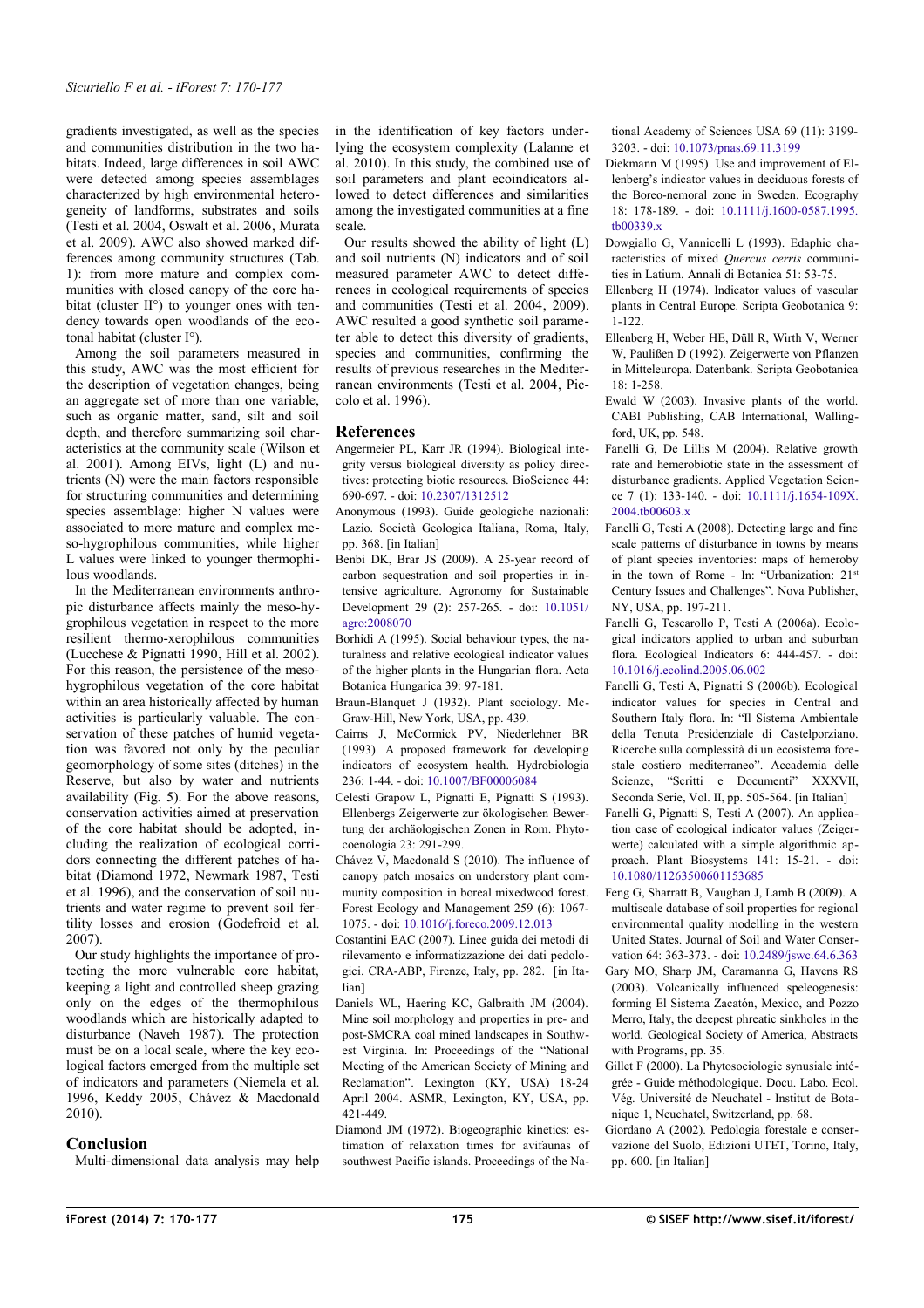- Godefroid S, Monbaliu D, Koedam N (2007). The role of soil and microclimatic variables in the distribution patterns of urban wasteland flora in Brussels, Belgium. Landscape and Urban Planning 80: 45-55. - doi: [10.1016/j.landurbplan.](http://dx.doi.org/10.1016/j.landurbplan.2006.06.001) [2006.06.001](http://dx.doi.org/10.1016/j.landurbplan.2006.06.001)
- Goslee SC, Urban DL (2007). The ecodist package for dissimilarity-based analysis of ecological data. Journal of Statistical Software 22: 7. [online] URL: [http://www.jstatsoft.org/v22/i07/pa](http://www.jstatsoft.org/v22/i07/paper/)[per/](http://www.jstatsoft.org/v22/i07/paper/)
- Greuter W, Burdet HM, Long G (1984). Med-Checklist, 1.3.4, Genève, Switzerland. [online] URL:<http://ww2.bgbm.org/mcl/home.asp.>
- Grime JP, Hodgson JG, Hunt R (1988). Comparative plant ecology. Unwin-Hyman, London, UK, pp. 762.
- Göransson H, Wallander H, Ingerslev M, Rosengren U (2006). Estimating the relative nutrient uptake from different soil depths in *Quercus robur, Fagus sylvatica* and *Picea abies*. Plant and Soil 286 (1-2): 86-97. - doi: [10.1007/](http://dx.doi.org/10.1007/s11104-006-9028-0) [s11104-006-9028-0](http://dx.doi.org/10.1007/s11104-006-9028-0)
- Hawkes JC, Pyatt DG, White IM (1997). Using Ellenberg indicator values to assess soil quality in British forests from ground vegetation: a pilot study. The Journal of Applied Ecology 34 (2): 375. - doi: [10.2307/2404883](http://dx.doi.org/10.2307/2404883)
- Hill MO, Roy DB, Thompson K (2002). Hemeroby, urbanity and ruderality: bioindicators of disturbance and human impact. Journal of Applied Ecology 39 (5): 708-720. - doi: [10.1046/j.1365-](http://dx.doi.org/10.1046/j.1365-2664.2002.00746.x) [2664.2002.00746.x](http://dx.doi.org/10.1046/j.1365-2664.2002.00746.x)
- Hillebrand H (2005). Regressions of local on regional diversity do not reflect the importance of local interactions or saturation of local diversity. Oikos 110: 195-198. - doi: [10.1111/j.0030-1299.](http://dx.doi.org/10.1111/j.0030-1299.2005.14008.x) [2005.14008.x](http://dx.doi.org/10.1111/j.0030-1299.2005.14008.x)
- Jones MLM, Hayes F, Mills G, Sparks TH, Fuhrer J (2007). Predicting community sensitivity to ozone using Ellenberg Indicator values. Environmental Pollution 146: 744-753. - doi: [10.10](http://dx.doi.org/10.1016/j.envpol.2006.03.035) [16/j.envpol.2006.03.035](http://dx.doi.org/10.1016/j.envpol.2006.03.035)
- Kaiser T, Käding H (2005). Proposal for a transformation scale between bioindicatively determined water supply levels of grassland sites and mean moisture indicator values according to Ellenberg. Archives of Agronomy and Soil Science 51 (3): 241-246. - doi: [10.1080/036503405000](http://dx.doi.org/10.1080/03650340500077836) [77836](http://dx.doi.org/10.1080/03650340500077836)
- Keddy P (2005). Putting the plants back into plant ecology: six pragmatic models for understanding and conserving plant diversity. Annals of Botany 96 (2): 177-189. - doi: [10.1093/aob/mci166](http://dx.doi.org/10.1093/aob/mci166)
- Kowarik I (1990). Some responses of flora and vegetation to urbanization in Central Europe. In: "Urban ecology: plants and plant communities in urban environments" (Sukopp H, Hejny S, Kowarik I eds). SPB Academic Publishing, Amsterdam, the Netherlands, pp. 45-74.
- Lalanne A, Bardat J, Lalanne-Amara F, Ponge JF (2010). Local and regional trends in the ground vegetation of beech forests. Flora - Morphology, Distribution, Functional Ecology of Plants 205: 484-498. - doi: [10.1016/j.flora.2009.12.032](http://dx.doi.org/10.1016/j.flora.2009.12.032)
- Legendre P, Legendre L (1998). Numerical eco-

logy (2nd edn). Elsevier Science BV, Amsterdam, The Netherlands, pp. 880.

- Lucchese F, Pignatti S (1990). Sguardo sulla vegetazione del Lazio Marittimo. Quaderni Accademia Nazionale dei Lincei 264: 5-48. [in Italian]
- Maechler M (2012). Cluster analysis extended Rousseeuw et al. (v. 1.14.4). [online] URL: [http://cran.r-project.org/web/packages/cluster/in](http://cran.r-project.org/web/packages/cluster/index.html)[dex.html](http://cran.r-project.org/web/packages/cluster/index.html)
- Martinis B (1992). L'evoluzione della dorsale tiberina (Lazio centrale). Rendiconti Lincei 3 (2): 97-107. [in Italian]
- MIPAF (2000). Metodi di analisi chimica del suolo. Ministero delle Politiche Agricole e Forestali, Franco Angeli Editore, Rome, Italy, pp. 536. [in Italian]
- Murata N, Ohta S, Ishida A, Kanzaki M, Wachirinrat C, Artchawakom T, Sase H (2009). Comparison of soil depths between evergreen and deciduous forests as a determinant of their distribution, Northeast Thailand. Journal of Forest Research 14 (4): 212-220. - doi: [10.1007/s10310-](http://dx.doi.org/10.1007/s10310-009-0127-7) [009-0127-7](http://dx.doi.org/10.1007/s10310-009-0127-7)
- Naveh Z (1987). Landcape ecology, management and conservation of European and Levant Mediterranean uplands. In: "Functional analysis in Mediterranean ecosystems" (Tenhunen JD, Catarino FM, Lange OL, Oechel WC eds). Springer, Berlin, Germany, pp. 641-657.
- Newmark WD (1987). A land-bridge islands perspective on mammalian extinctions in western North American Parks. Nature 325: 430-432. doi: [10.1038/325430a0](http://dx.doi.org/10.1038/325430a0)
- Niemela J, Haila Y, Punttila P (1996). The importance of small-scale heterogeneity in boreal forests: variation in diversity in forest-floor invertebrates across the succession gradient. Ecography 19(8): 352-368. - doi: [10.1111/j.1600-](http://dx.doi.org/10.1111/j.1600-0587.1996.tb01264.x) [0587.1996.tb01264.x](http://dx.doi.org/10.1111/j.1600-0587.1996.tb01264.x)
- Oksanen J, Kindt R, Legendre P, O'Hara RB (2012). Package "vegan" - Ordination methods, diversity analysis and other functions for community and vegetation ecologists. [online] URL: <http://vegan.r-forge.r-project.org/>
- Oswalt SN, Brandeis TJ, Dimick BP (2006). Phytosociology of vascular plants on an international biosphere reserve: Virgin Islands National Park. Caribbean Journal of Sciences 42: 53-66. [online] URL: [http://caribjsci.org/april06/42\\_53-](http://caribjsci.org/april06/42_53-66.pdf) [66.pdf](http://caribjsci.org/april06/42_53-66.pdf)
- Perakis SS, Hedin LO (2001). Fluxes and fates of nitrogen in soil of an unpolluted old-growth temperate forest, southern Chile. Ecology 82 (8): 2245-2260. - doi: [10.1890/0012-9658\(2001\)](http://dx.doi.org/10.1890/0012-9658(2001)082%5B2245:FAFONI%5D2.0.CO;2) [082\[2245:FAFONI\]2.0.CO;2](http://dx.doi.org/10.1890/0012-9658(2001)082%5B2245:FAFONI%5D2.0.CO;2)
- Piccolo A, Pietramellara G, Mbagwu JSC (1996). Effects of coal derived humic substances on water retention and structural stability of Mediterranean soils. Soil Use and Management 12: 209- 213. - doi: [10.1111/j.1475-2743.1996.tb00545.x](http://dx.doi.org/10.1111/j.1475-2743.1996.tb00545.x)
- Pignatti S (1982). Flora d'Italia. Edagricole, Bologna, Italy, pp. 2324. [in Italian]
- Pignatti S (2005). Biondicazione attraverso le piante vascolari. Valori di indicazione secondo Ellenberg (Zeigerwerte) per le specie della Flora
- d'Italia. Braun-Blanquetia 39: 1-97. [in Italian] Pignatti S, Bianco PM, Fanelli G, Guarino R, Petersen J, Tescarollo P (2001). Reliability and effectiveness of Ellenberg's indices in checking flora and vegetation changes induced by climatic variations. In: "Fingerprints of climate changes: adapted behaviour and shifting species ranges" (Walter JR, Burga CA, Edwards PJ eds). Kluwer Academic Publishing, New York, USA and Plenum Publisher, London, UK, pp. 281-304.
- Podani J (2007). Analisi ed esplorazione multivariata dei dati in ecologia e biologia. Liguori Editore srl, Naples, Italy, pp. 544. [in Italian]
- Pärtel M, Zobel M, Zobel K, van der Maarel E (1996). The species pool and its relation to species richness: evidence from Estonian plant communities. Oikos 75: 111-117. - doi: [10.2307/354](http://dx.doi.org/10.2307/3546327) [6327](http://dx.doi.org/10.2307/3546327)
- Pärtel M, Kalamees R, Zobel M, Rosén E (1999). Alvar grasslands in Estonia: variation in species composition and community structure. Journal of Vegetation Science 10 (4): 561-570. - doi: [10.23](http://dx.doi.org/10.2307/3237190) [07/3237190](http://dx.doi.org/10.2307/3237190)
- R Development Core Team (2012). The R Project for Statistical Computing. Web Site. [online] URL:<http://www.r-project.org/>
- Roo-Zielinska E, Solon J (1988). Phytosociological typology and bioindicator values of plant communities, as exemplified by meadows in the Nina valley, Southern Poland. Documents Phytosociologiques 11: 543-554.
- Salter PJ, Williams JB (1969). The influence of texture on the moisture of soils: relationships between particle size composition and moisture content at the upper and lower limits of available water. Journal of Soil Science 20 (1): 126- 131. - doi: [10.1111/j.1365-2389.1969.tb01561.x](http://dx.doi.org/10.1111/j.1365-2389.1969.tb01561.x)
- Schaffers AP, Sýkora KV (2000). Reliability of Ellenberg indicator values for moisture, nitrogen and soil reaction: a comparison with field measurements. Journal of Vegetation Science 11 (2): 225-244. - doi: [10.2307/3236802](http://dx.doi.org/10.2307/3236802)
- Schimel JP, Bennet J (2004). Nitrogen mineralization: challenges of a changing paradigm. Ecology 85: 591-602. - doi: [10.1890/03-8002](http://dx.doi.org/10.1890/03-8002)
- Schmidtlein S, Ewald J (2003). Landscape patterns of indicator plants for soil acidity in the Bavarian Alps. Journal of Biogeography 30 (10): 1493-1503. - doi: [10.1046/j.1365-2699.2003.00](http://dx.doi.org/10.1046/j.1365-2699.2003.00879.x) [879.x](http://dx.doi.org/10.1046/j.1365-2699.2003.00879.x)
- Southall EJ, Dale MP, Kent M (2003). Spatial and temporal analysis of vegetation mosaics for conservation: poor fen communities in a Cornish valley mire. Journal of Biogeography 30 (9): 1427-1443. - doi: [10.1046/j.1365-2699.2003.00](http://dx.doi.org/10.1046/j.1365-2699.2003.00924.x) [924.x](http://dx.doi.org/10.1046/j.1365-2699.2003.00924.x)
- Testi A, Napoleone I, Cigni A (1996). Floristic and phytogeographical diversity in some protected areas in Italy. Ecologia Mediterranea 22 (3-  $4) \cdot 81 - 100$
- Testi A, Panzarasa S, Guidi A (2000). La riserva naturale "Macchia di Gattaceca e Macchia del Barco" nel Lazio: un'importante area forestale di contatto tra la vegetazione mediterranea e balcanica. Linea Ecologica 6: 35-42. [in Italian]
- Testi A, Crosti R, Dowgiallo G, Tescarollo P, De